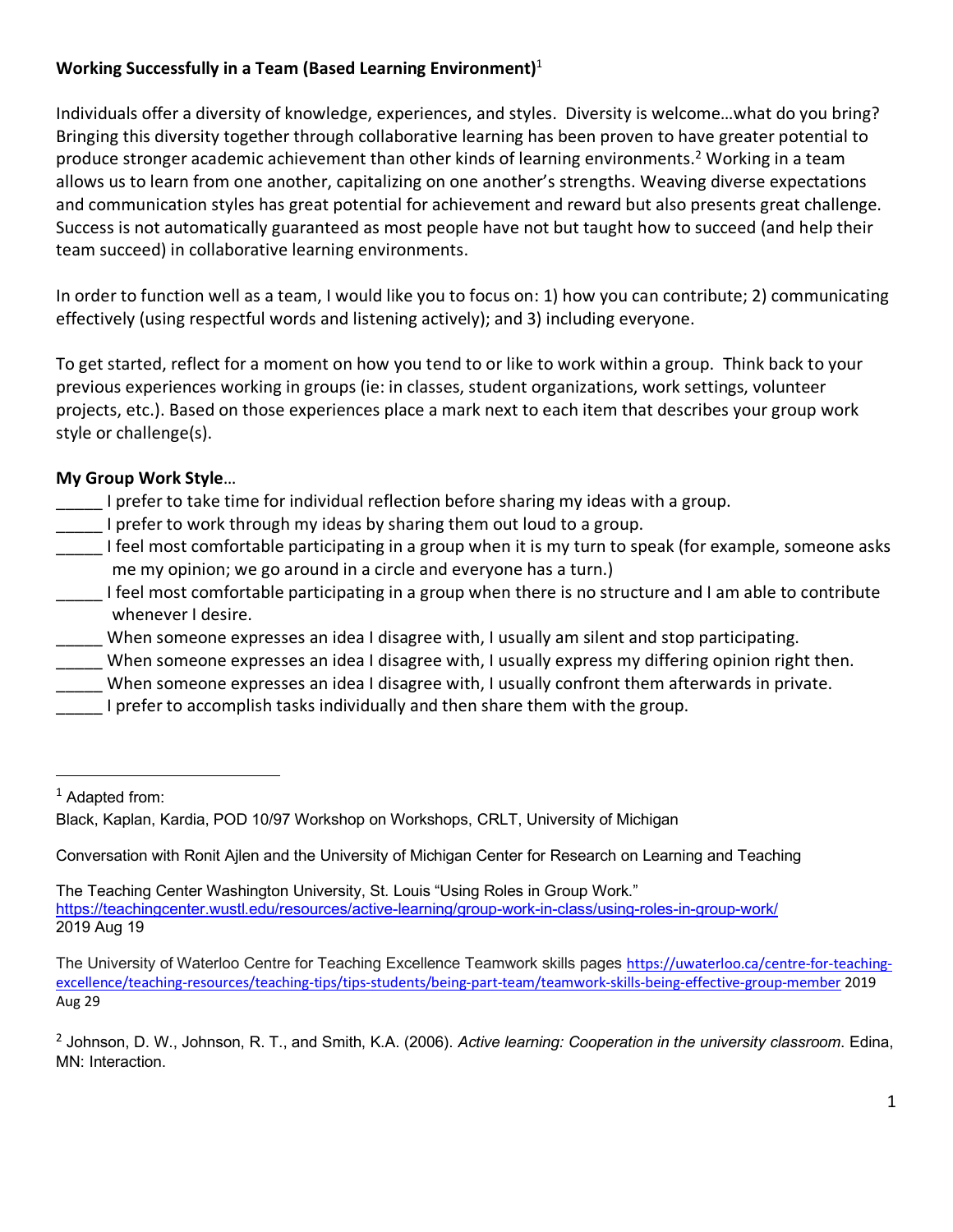I prefer to work in close collaboration with other people in a group (for example, everyone contributing simultaneously.)

Now, reflect on your group work challenges:

# **My Group Work Challenges...**

*My personal challenges as a group member include…*

- Talking more than others in the group
- **\_\_\_\_\_\_** Taking on the majority of the group tasks
- **\_\_\_\_\_\_\_** Interrupting other group members
- Not sharing or offering my opinion during conversations
- \_\_\_\_\_\_ Disengaging when someone says something I disagree with
- \_\_\_\_\_\_ Moving the conversation off topic
- Focusing on what I am going to say to the extent that I don't hear/listen closely to my classmates' contributions
- \_\_\_\_\_\_ Others:

Time for a group conversation:

- 1. Share with the group your group work style and challenges?
- 2. How does your group work style meld with the group work style of the other members? What similarities and differences exist?
- 3. What group guidelines could you develop in order for your group to work together productively given your styles and challenges?

## *On the white board, write out 2-4 ground rules or expectations for your group.*

One tool for effectively communicating expectations and for including everyone on the team is to utilize the supportive structures of group roles. Here's how they can be beneficial:

- Participants are more likely to stay on task and pay closer attention to the task at hand when their roles in the collaboration are clear and distinct.
- Students are less likely to feel left out or unengaged when they have a particular duty that they are responsible for completing. Along the same lines, assigning group roles reduces the likelihood of one individual completing the task for the whole group, or "taking over," to the detriment of others' learning.
- Group members are more likely to hold each other accountable for not completing work if a particular task is assigned to them.
- Group roles allow students to strengthen their communicative skills, especially in areas that they are less confident in volunteering for.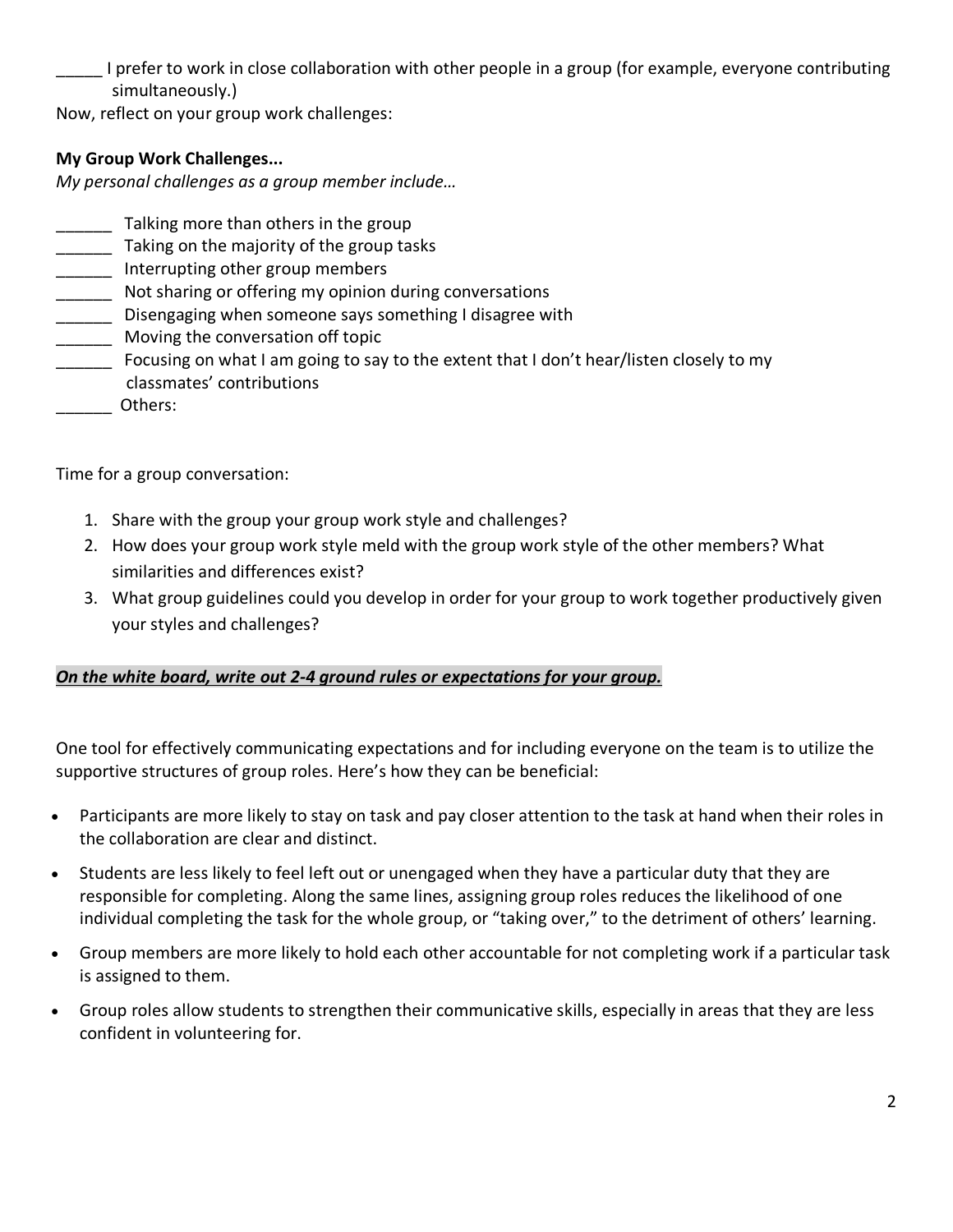• Group roles can help disrupt stereotypical and gendered role assignments, which can be common in group learning.

#### **Suggested roles to use in CHEM 230:**

| Conversation startergets the group moving      |                                            |
|------------------------------------------------|--------------------------------------------|
|                                                | Catch box responder                        |
| Includermakes sure everyone is included        |                                            |
|                                                | Attention getter of Dr. Gottfried or a GSI |
| Scribewrites on whiteboard                     |                                            |
|                                                | Questionerplays devil's advocate           |
| Photographertakes a picture and posts it       |                                            |
|                                                | Double checkerfact and calculation checks  |
| Note diver looks up information from the notes |                                            |
|                                                | Summarizersums up discussion points        |
| Data gurucalculator king or queen              |                                            |

### *On the white board, make a list of your groups roles that you will rotate through.*

Check in: Have you and your group achieved the following outcomes?

- 1) The group has identified styles and potential challenges
- 2) The group has Identified important ground rules
- 3) The group has identified how you will use roles

#### **Assessment**

At the end of your time with this group, you will be asked to answer the following questions with: Yes or No.

*Self-evaluation:* 1) I attended the TBL meetings and came prepared having done the pre-TBL work.

2) I followed our ground rules and communicated respectfully.

3) I participated fully in our work, and took my turn at the group roles.

#### *For each group member:*

4) The first group member was present at TBL activities.

5) The first group member came prepared for class.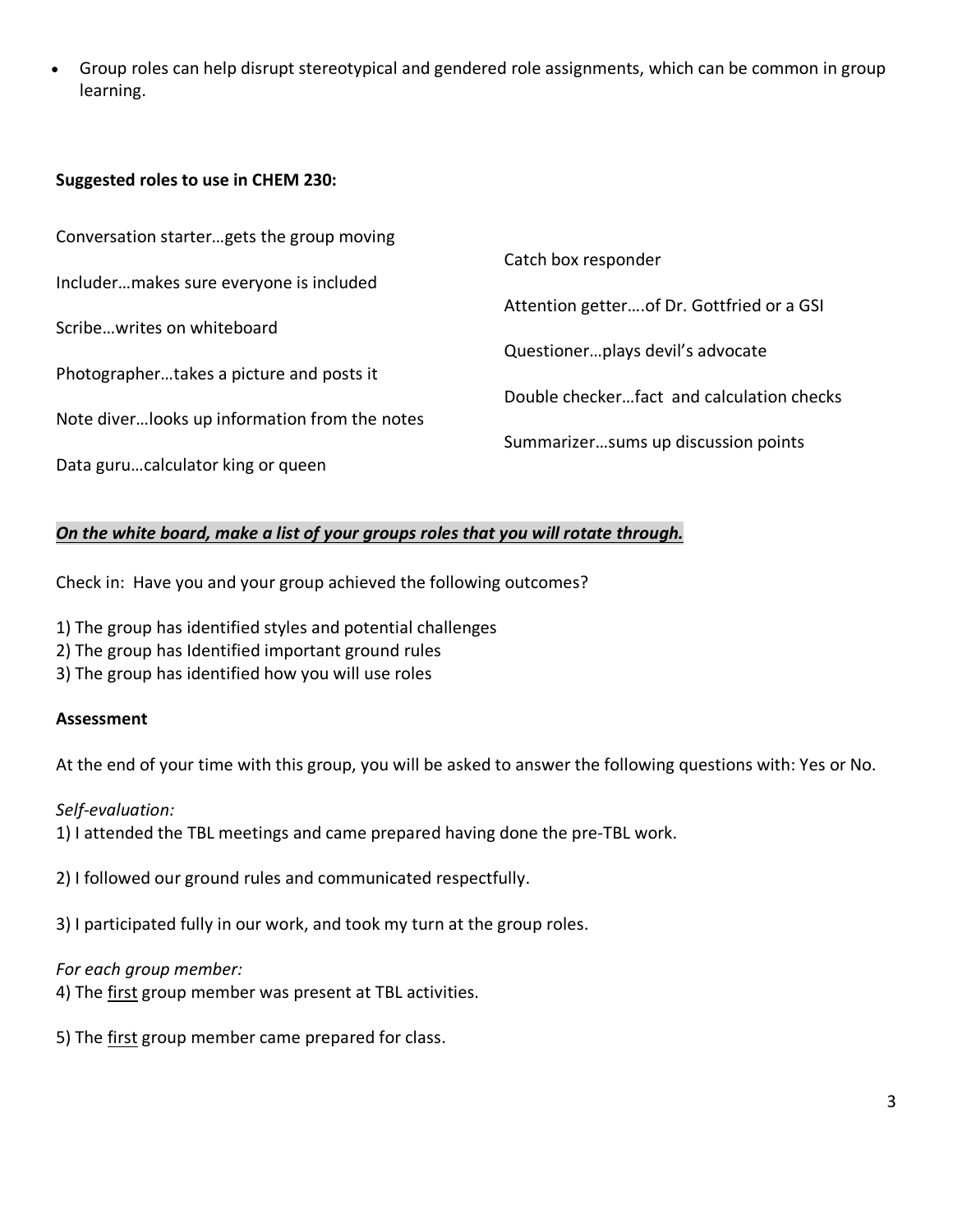6) The first group member followed our ground rules and communicated respectfully.

7) The first group member took his/her/their turn in the group roles.

Optional: Any compliments or constructive (helpful) feedback for your first group member. (He or she will receive your feedback.)